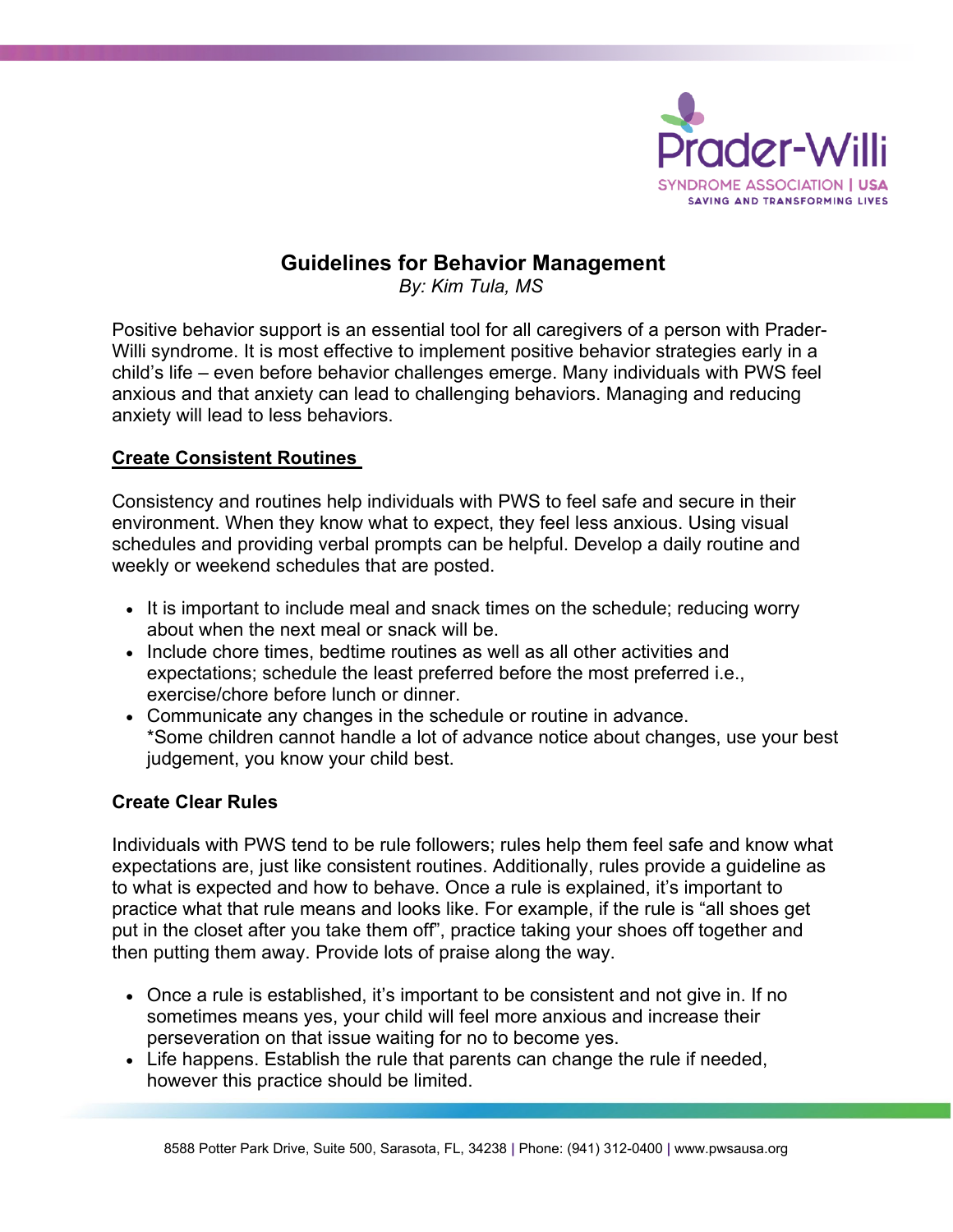• Encouraging your child to have a voice in the rule making, will increase their desire to follow the rules.

## **Create Clear Boundaries**

Establish clear and consistent boundaries around expectations and teach your child what is acceptable behavior, and by default, what is not. Always say what you mean, clearly and in language that they will understand. Avoid making threats that you are unable to follow through with. For example – "put your shoes away right now or you won't ever go to grandmas again." Following through on what you say will increase their trust and sense of security.

- Offer preferential limited choices rather than giving positive and negative consequences. For example – "Do you want to wear your blue jacket or your red jacket?" The choices do not include, not wearing a jacket. Offering options sets clear boundaries related to what you want them to do, while giving them a sense of control.
- Avoid ambiguity and using phrases such as "maybe later," or "we will see." These are too vague and increase anxiety.

Be consistent! If you give into a tantrum today, tomorrow's tantrum will be worse. By giving in to the tantrum, you are reinforcing the negative behavior that you are trying to prevent. If you have given in to a tantrum in the past, there are steps you can take to minimize the effect.

- Apologize "I made a mistake and should not have done that, I'm sorry."
- Explain to your child how giving in was not helpful in the past, and what to expect in the future.
- Stay strong! When working to change someone's behavior, they will likely push harder to get you to bend the rules. Expect it to get worse before it gets better.
- IT WILL GET BETTER

#### **Create a Calm Environment**

Many individuals with PWS are hyper-reactive to the environment and external stimuli. The best environment is one that is calm with a calm, supportive person. Create an environment that fits your child's specific needs.

- Limit auditory stimuli by avoiding having the radio and television on in the same room.
- Encourage the use of noise-canceling headphones in environments that you are unable to control.
- Create a safe space to go to when feeling overstimulated such as a bedroom.
- Keep sensory calming items accessible such as a swing or rocking chair, tactile items (squishy balls, brushes, vibrating stuffed animals or pillows) and calming